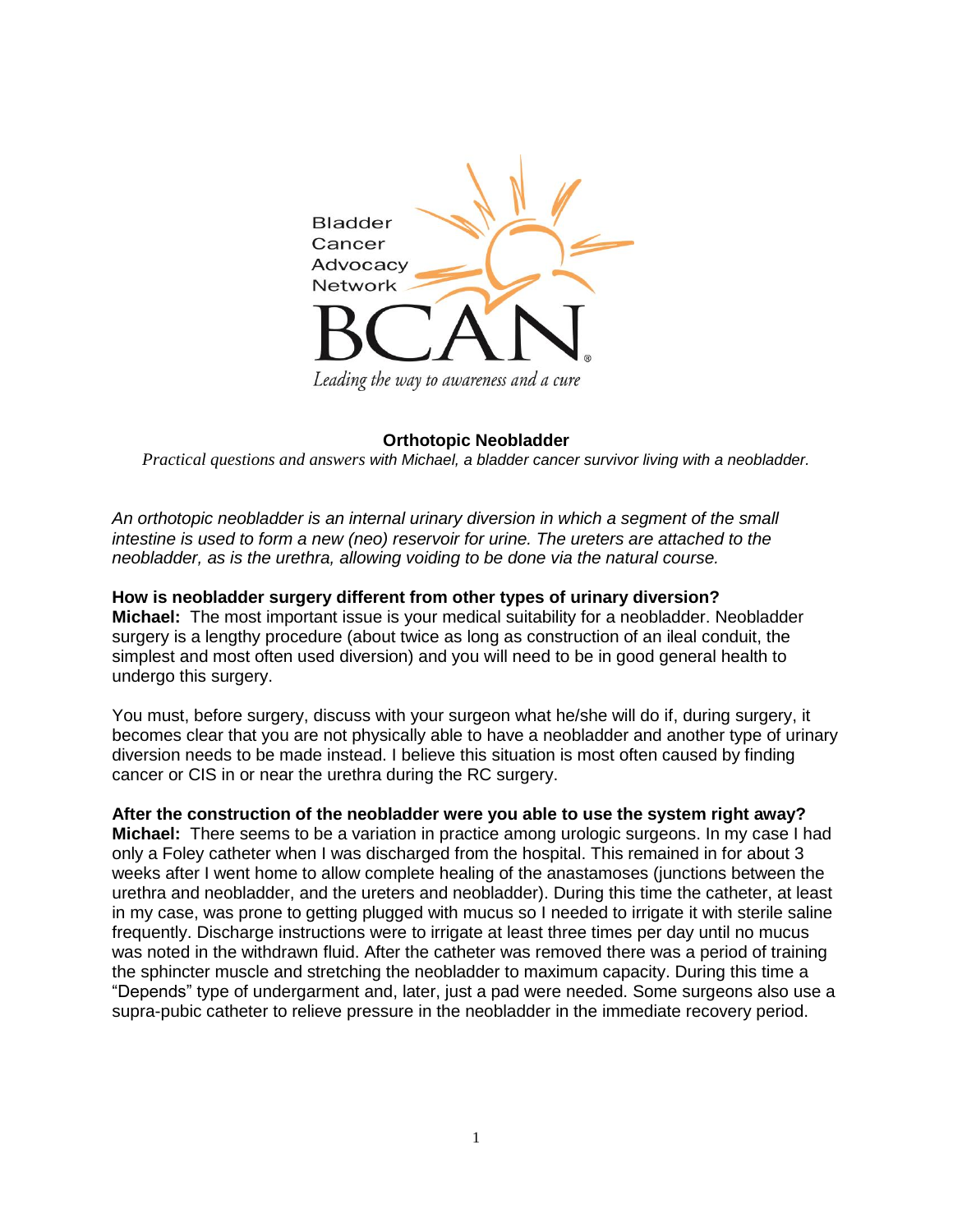## **How often do you void with a neobladder?**

**Michael:** Time to void depends on a number of variables including the amount of fluid intake and the amount of fluid lost through, say, perspiration rather than urine. In the early stages of recovery the time will be quite limited due to leaking. Early on the neobladder is a low volume, high pressure reservoir and the pressure easily overwhelms the capacity of the sphincter muscles to retain urine. With time the neobladder stretches to become a low pressure, higher volume reservoir and the sphincter, under most conditions, then retains the urine. The stretching is accomplished by gradually increasing the time between voiding. For me the time between urination can be as little as 1-2 hours under conditions of high intake, especially of fluids such as coffee, tea or alcohol that have a diuretic effect (IE: increase urine production). However, I sometimes go greater than 4 hours if intake is less and therefore urine production is slower (such as periods of exercise where sweating and water loss through respiration may exceed that taken in.) The length of time to achieve continence seems to be quite variable with some people achieving daytime continence within a few weeks and others taking a few months. I believe daytime continence is achieved in about 95% or more people with neobladders. Certain medicines with a diuretic effect may also play a role in voiding frequency. Because I do not take any such medications I do not have any direct knowledge of this as a factor.

# **How much does the neobladder hold?**

**Michael:** My understanding is that ideally the neobladder should hold approximately 500-600 cc. It can be stretched to hold more, but this increases the risk of becoming unable to empty it completely. Incomplete emptying with residual urine in the neobladder is one cause of urinary tract infections, so it is best to limit the capacity of the neobladder. For most men complete voiding is best when seated and with alterations in upper body position (leaning forward). I also apply pressure to the lower abdomen with my hands in the area that overlies the neobladder to increase the pressure on the neobladder to empty completely. I am very obsessive about this and will usually repeat these maneuvers until no more urine is expelled.

## **How do you sleep?**

**Michael:** At night I wake every 3-4 hours to void. I void immediately before bed and attempt to empty the neobladder completely. I set an alarm clock for between 3 and 4 hours to insure that I do not over-stretch the neobladder. If I naturally wake after about 2 or more hours before the alarm goes off, I void and reset the alarm. For me this usually amounts to getting up twice during the night. There is more of a problem of continence during sleep as the sphincter, a voluntary muscle, is less controlled in a deep sleep. There is a greater chance for nighttime incontinence than for daytime incontinence, but a large percentage of people do achieve both day and night continence. For most, an absorbent pad would suffice for incontinence problems.

# **What daily maintenance do you need?**

**Michael:** In my case, none. I do stay well hydrated (I almost never go a day without having at least 80 oz of fluid intake, primarily water and iced tea). One complication of continent diversions (neobladders and internal continent reservoirs such as the Indiana pouch) is metabolic acidosis. This is a potential problem due to the natural movement of water and electrolytes between the inside of the reservoir and the surrounding tissues and blood stream. Good hydration lessens the risk of acidosis as well as lowering the risk of stones. I also try to be quite vigilant through frequent urination about not over-distending the neobladder. Some people with neobladders have a continuing need to self catheterize, usually because of hypercontinence. This risk is minimized by preventing over-distention.